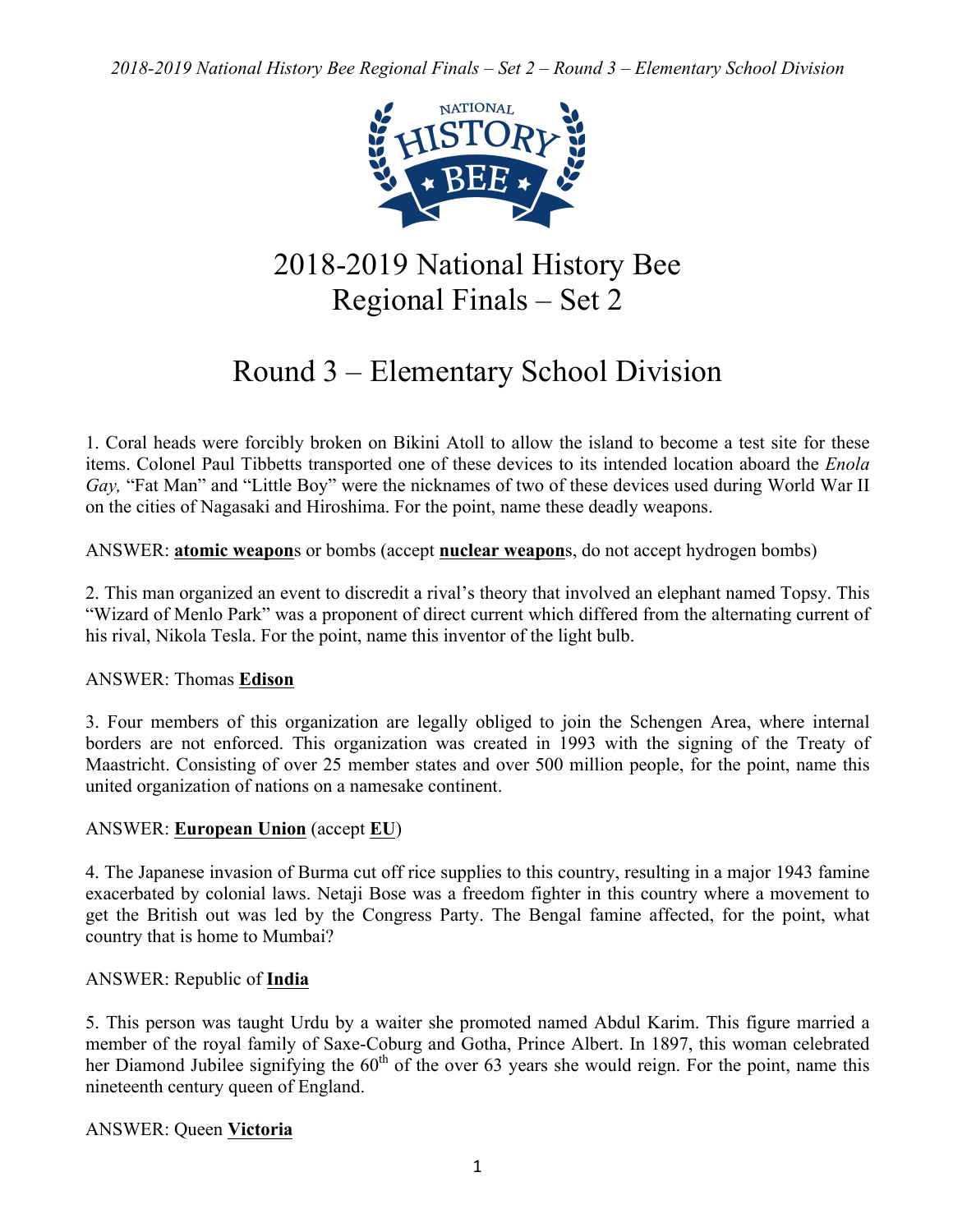## *2018-2019 National History Bee Regional Finals – Set 2 – Round 3 – Elementary School Division*

6. The book *No Latitude for Error* is a work by this man who was part of an unsuccessful 1952 Cho Oyu effort a year before his most famous accomplishment. A 40-foot face known as this man's namesake "Step" was the final challenge that this man faced in his most famous effort which he completed with Tenzing Norgay. For the point, name this mountain climber who was part of the first successful summiting of Mount Everest.

#### ANSWER: Edmund **Hillary**

7. Like his father of the same name, this man served as a senator from Tennessee. This creator of a climate change documentary titled *An Inconvenient Truth* lost a contested election after the Florida recount was halted. For the point, name this man who unsuccessfully ran for president against Bush in 2000.

#### ANSWER: Al **Gore**, Jr.

8. In support of this event, Avery Brundage claimed that "politics has no place in sport." A \$7 milliondollar budget was given to Leni Riefenstahl to film this event, which saw four gold medals won by Jesse Owens. This was the last event of its type held before the onset of World War II. For the point, name this sporting event held in a German city

#### ANSWER: **1936 Summer Olympics** (prompt on partial answer; accept **Berlin Olympics**)

9. This man defeated the Republican Party's first candidate, John C. Fremont, to win the presidency. The Dred Scott case occurred during the term of this president who was the only president in history who never married. Elected in 1856, for the point, name this predecessor to Abraham Lincoln.

#### ANSWER: James **Buchanan**

10. Though not France, the rise of this country's King Louis I brought an end to its Batavian Republic. In the 1600s, this country saw a spike in the demand for a certain flower, leading to tulip mania. To gain independence from Spain, this country fought the Eighty Years' War. For the point, name this country whose leaders have historically lived in The Hague and Amsterdam.

#### ANSWER: **Netherlands** (accept **Holland**)

11. This state was created through the efforts of delegates of the Wheeling Convention. This state was formed after counties in an existing state rallied against the secessionist slant of the existing state. Coal mining has been a prominent industry in, for the point, what state with capital at Charleston?

#### ANSWER: **West Virginia**

12. For his handling of the aftermath of this event, Michael Brown was once told he was doing a "heck of a job." Dade County was heavily affected by one of these events in 1992 that was designated Category 5. Levee failure in various parishes led to a particularly devastating recent one of these events that passed through New Orleans in 2005. For the point, name these natural disasters like Katrina.

ANSWER: **Hurricane**s (accept Hurricane Katrina or Hurricane Andrew)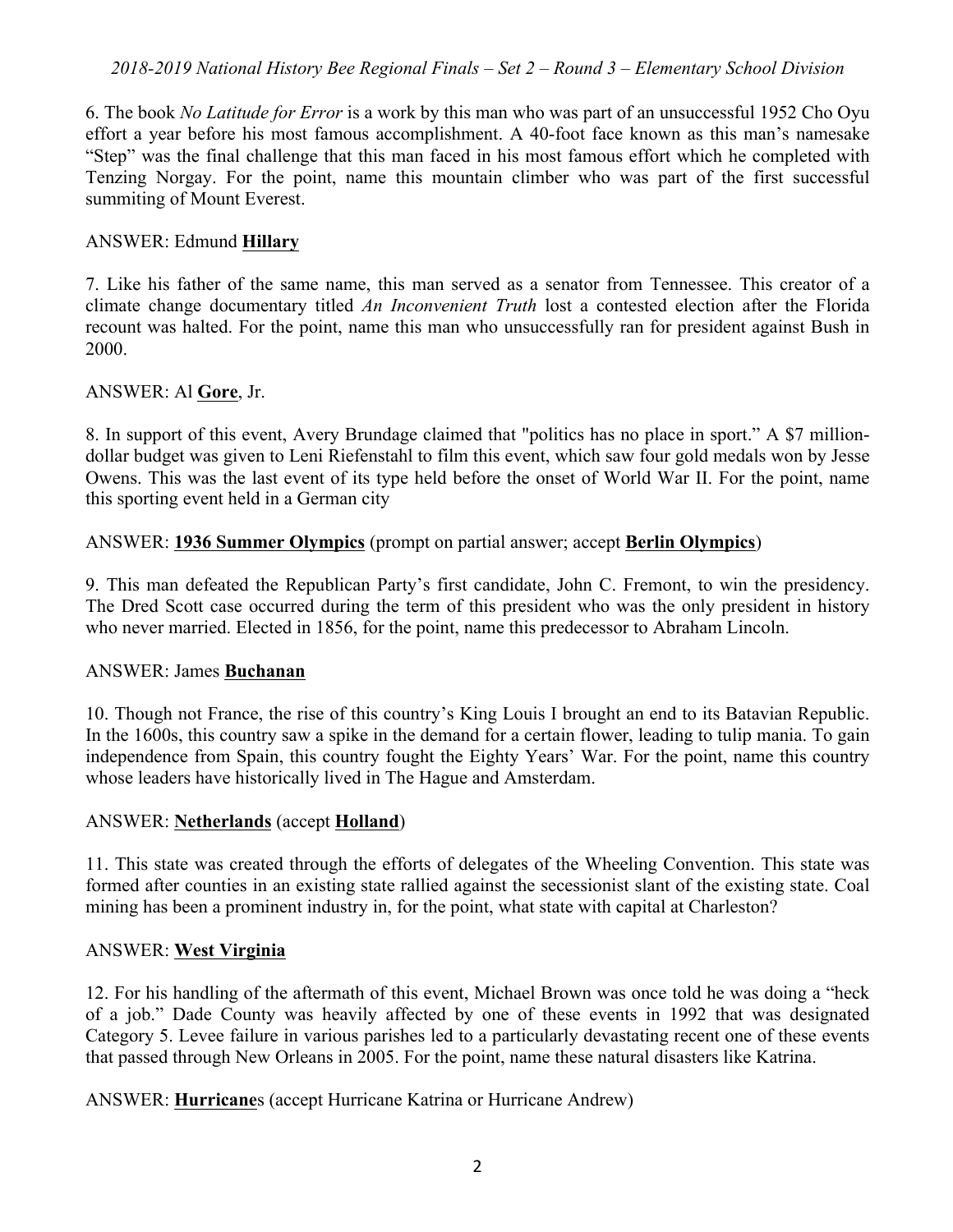## *2018-2019 National History Bee Regional Finals – Set 2 – Round 3 – Elementary School Division*

13. This amendment achieved a goal laid out over 70 years prior at the Seneca Falls Convention. Passed during the administration of Woodrow Wilson, this amendment is sometimes called the Anthony Amendment in honor of a Susan B. Anthony. For the point, name this American amendment to the Constitution that allowed women to vote.

#### ANSWER: **19**th Amendment

14. This event intensified after the death of Hu Yaobang, whose forced resignation was thought to have contributed to his death. One man famously stood in front of a tank during this 1989 event. This event was forcibly suppressed by Deng Xiaoping [**SHAO-ping**]. For the point, name this uprising that took place in a namesake area of Beijing.

#### ANSWER: **Tiananmen** Square Protests

15. Built between 1915 to 1922, this location's construction was overseen by Henry Bacon. Daniel Chester French created the most famous statue at this location found on one end of the National Mall opposite the Washington Monument. This location features inscriptions from the Gettysburg Address. For the point, name this tribute to a Civil War-era president.

#### ANSWER: **Lincoln Memorial**

16. The Battle of Goose Green occurred as part of this conflict in which one side was led by Leopoldo Galtieri. This war saw the sinking of the *General Belgrano*'s and an occupation force enter Stanley. Margaret Thatcher led the U.K. through this 1982 conflict also known as the "South Atlantic War." For the point, name this conflict fought over a namesake group of islands off Argentina.

#### ANSWER: **Falkland**s War

17. The court case of *Browder v. Gayle* arose as part of this campaign, which was partly caused by the arrest of a fifteen-year-old named Claudette Colvin. This campaign largely arose after a NAACP leader who was "tired of giving in" was arrested for not giving up her seat in one of the central vehicles. Rosa Parks helped bring about, for the point, what campaign against segregation in a form of public transit in an Alabama city?

#### ANSWER: **Montgomery Bus Boycott**

18. In 2014, the Chang'an-Tian Shan Corridor of this location was made a UNESCO World Heritage Site. Zhang Qian travelled along this network after being sent as a Han Dynasty envoy abroad. For the point, name this network of routes that connected the eastern and western worlds, named for a fabric.

#### ANSWER: **Silk Road**

19. This man was the first governor of the state of Massachusetts. Peyton Randolph was succeeded by this man as president of the Continental Congress, in which position this man completed his most famous action. For the point, name this man known for writing an abnormally large signature on the Declaration of Independence.

#### ANSWER: John **Hancock**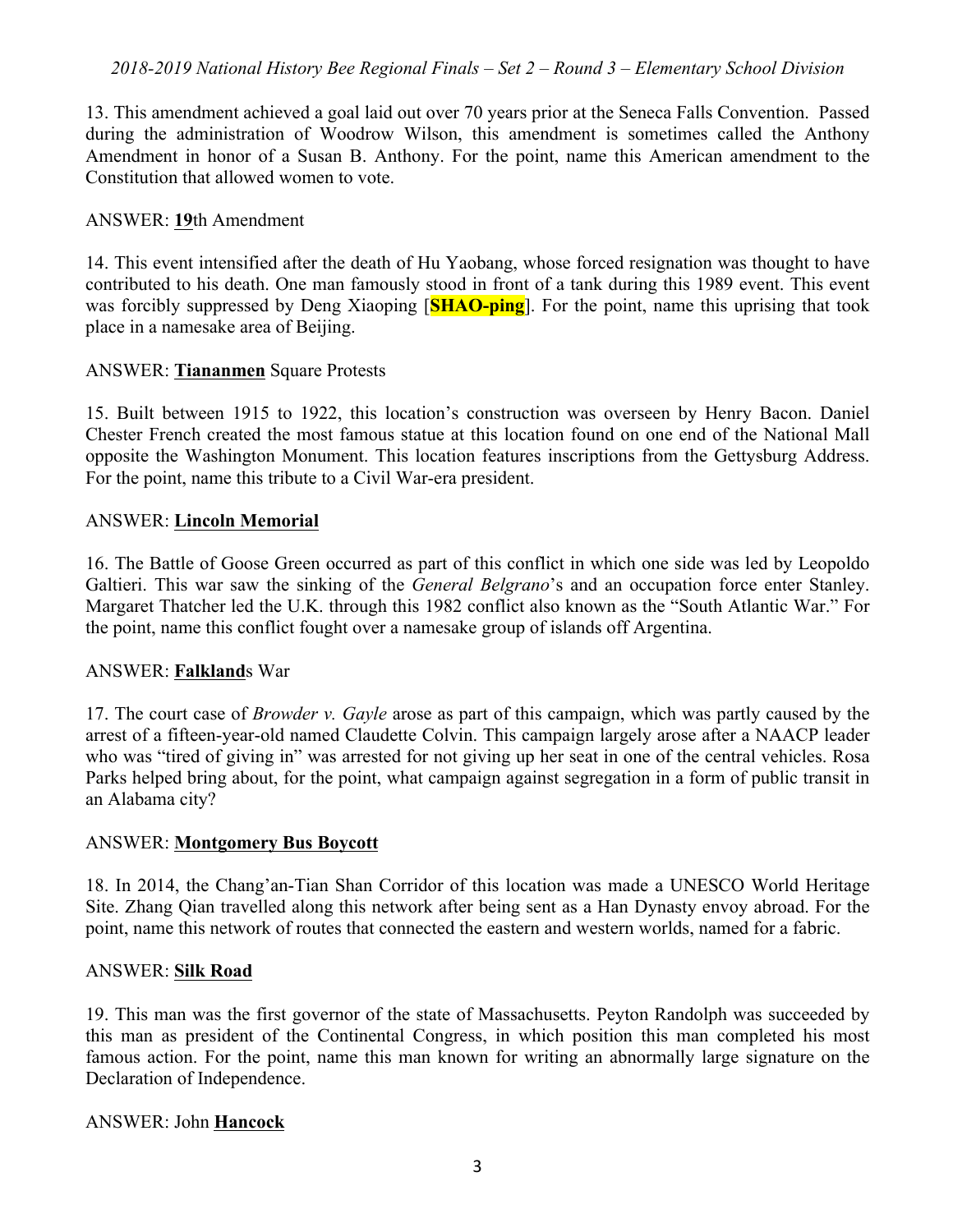20. In recent history, this country's government has been dominated by the Alawites. Barack Obama set a "red line" for chemical weapons during this country's ongoing Civil War which has seen fighting in cities like Aleppo. Basher al-Assad continues to hold power in, for the point, what Middle Eastern country?

# ANSWER: **Syria**

21. Naval incidents like the Chesapeake-Leopard Affair helped lead to this war. A portrait of George Washington was saved during the Battle of Bladensburg in this war, which saw the burning of the White House. After the signing of the Treaty of Ghent ending this war, Andrew Jackson heroically won at the Battle of New Orleans. For the point, name this early American war against Great Britain.

## ANSWER: **War of 1812**

22. Though not Roman, this figure had a son named Caesarion. This figure provided naval forces for the losing side at the battle of Actium. This figure's children were the subject of the Donations of Alexandria. This sister of Ptolemy XIV [**14th**] was known for being a lover of both Julius Caesar and Mark Antony. For the point, name this Egyptian queen.

## ANSWER: **Cleopatra**

23. In celebration of this event, a new leader gave a speech claiming "We will not hide this deep and sacred emotion." The  $2<sup>nd</sup>$  Armored Division was sent straight to the Hôtel de Ville as part of this effort, which was celebrated with victory parades alongside the Champs-Élysées. Charles de Gaulle became head of his country's Provisional Government after this event. For the point, name this 1944 event in which France's capital was freed from Nazi occupation.

ANSWER: **liberation of Paris** (accept recapture, retaking of Paris, etc.)

24. This figure took up a role in Charles VII's army after receiving a vision that included the Archangel Michael and St. Catherine of Alexandria. This figure's arrival coincided with the lifting of a siege during the Loire Campaign. That resulted in this figure nicknamed the "Maid of Orleans." Martyred in 1431, for the point, name this woman who helped the French troops fighting in the Hundred Years' War.

## ANSWER: Saint **Joan** of Arc

25. This man left his hometown of Boston to seek an apprenticeship as a printer in another state. In a letter to a Frenchman, this man famous claimed that the only certainties in life were "death and taxes." This author of *Poor Richard's Almanac* helped found the University of Pennsylvania. For the point, name the Founding Father whose face is on the \$100 bill.

## ANSWER: Ben **Franklin**